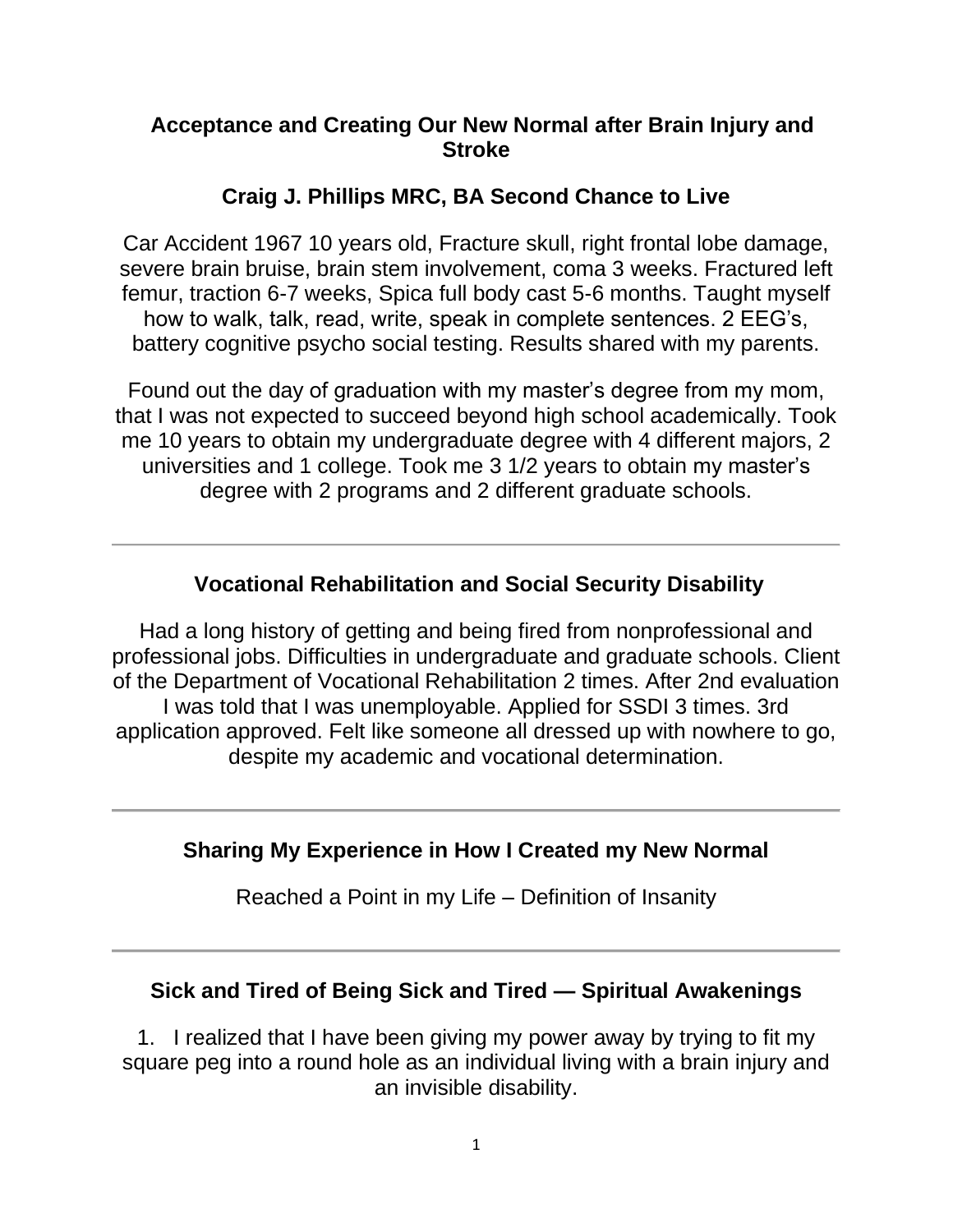2. I realized that I had been fighting against myself by not accepting that I had deficits and limitations. Deficits and limitations that I could not have in my life.

3. I realized that I had been giving other people the calculator to determine my worth and value as an individual living with the impact of a brain injury and an invisible disability.

- 4. I began to embrace my power through the power of choice.
- 5. I began to realize that I could look at my life, as an individual living with a brain injury and an invisible disability in a different way.

6. In the process, with the help and guidance of a loving God, I could "reframe" living with a brain injury and an invisible disability as a **"re-birth"** or as a **"clean slate"**.

- 7. By embracing my "re-birth" I began looking at my life through the "eyes" of **"Why Not Me?"** instead of through the "eyes" of **"Why Me?"**
- 8. As a "re-birthing" of sorts, I began to look at my experience of living with a brain injury and an invisible disability through the eyes of **"What Is"** instead of **"What isn't"**.

## **A Different Lens**

By looking at my life through the "lens" of **"Why Not Me?"** and **"What is"**, I gained hope. I begin to realize that I no longer have to be limited by my deficits and limitations because of my brain injury and invisible disability.

Limited by what no longer worked for me. Instead, I can learn how to use my passion (what makes me feel deeply and vitally alive) in ways that will would work for me.

#### **Work for me to Create Hope in my Life with the Help and Guidance of a loving God.**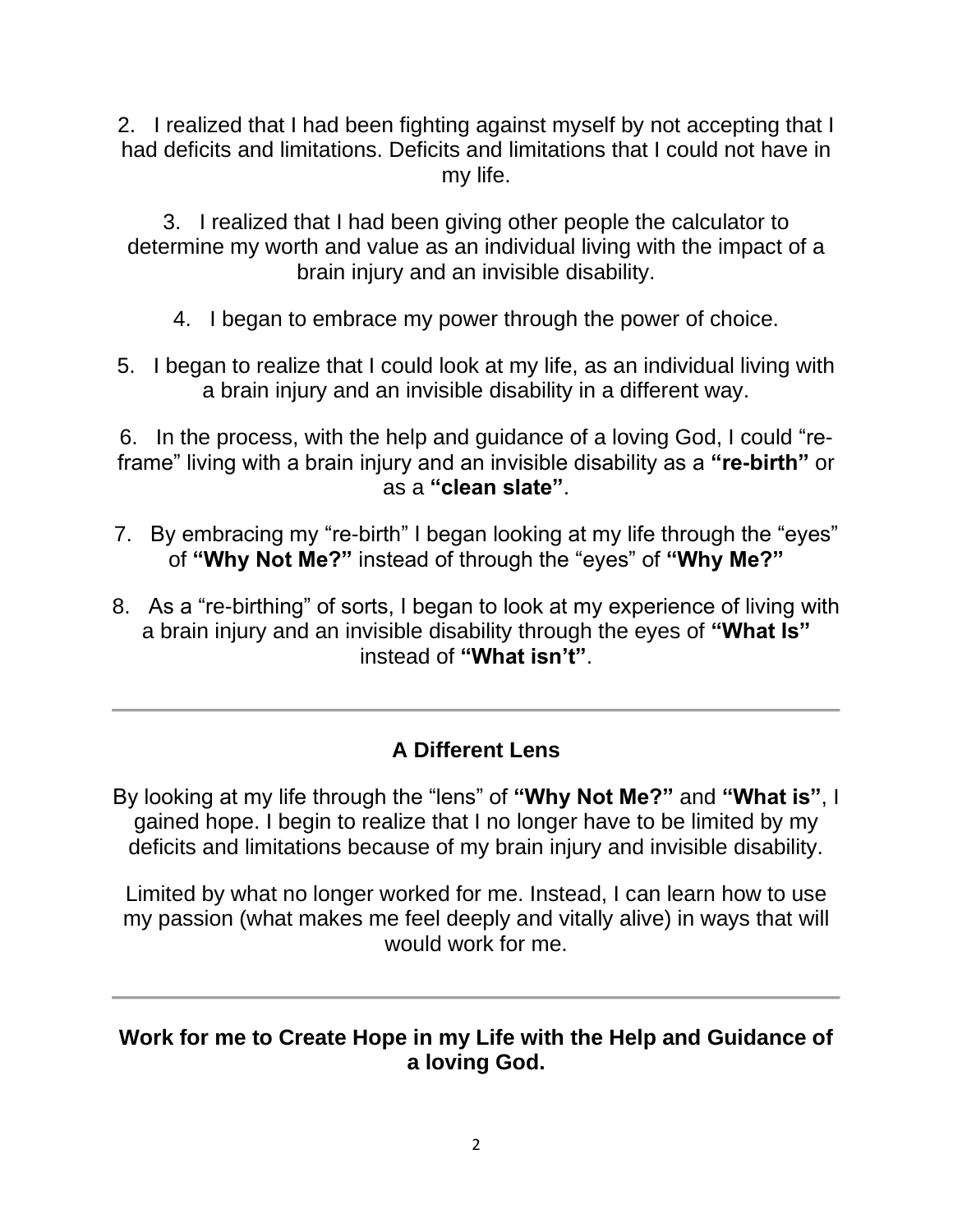## **Hope that Reminds me That I Can**

### **"Regardless of your lot in life, you can build something beautiful on it." Zig Ziglar**

#### **"'Everybody is a genius. But if you judge a fish by its ability to climb a tree it will live its whole life believing that it is stupid." Albert Einstein**

In the process of learning to use my gifts, talents and abilities (in ways that would work for me, I can build something beautiful on my lot in life. I can learn how to develop my own genius.,

**"When one door of happiness closes, another open, but often we look so long at the closed door that we do not see the one which has been opened for us." Helen Keller**

**"If you advance confidently in the direction of your dreams and endeavor to live the life that you have imagined…you will meet with a success unexpected in common hours." Henry David Thoreau**

## **What Helps me to Create My New Normal**

Importance of grieving what I could not change. I am not my brain injury. I am not my deficits or limitations. I am not a label, a stereotype or a stigmatization. I am not meant to stay in someone's intended box for me.

### **Learning Styles, Railroads, Baking Cakes, Tapestries, Elephants, Light Bulbs, Strike Outs, Purpose is Process, Bruce Lee's philosophy, Circumstances**

## **A Fable and a Parable**

**Fable of the Tortoise and the Hare** and **The Parable of the Cracked Pot**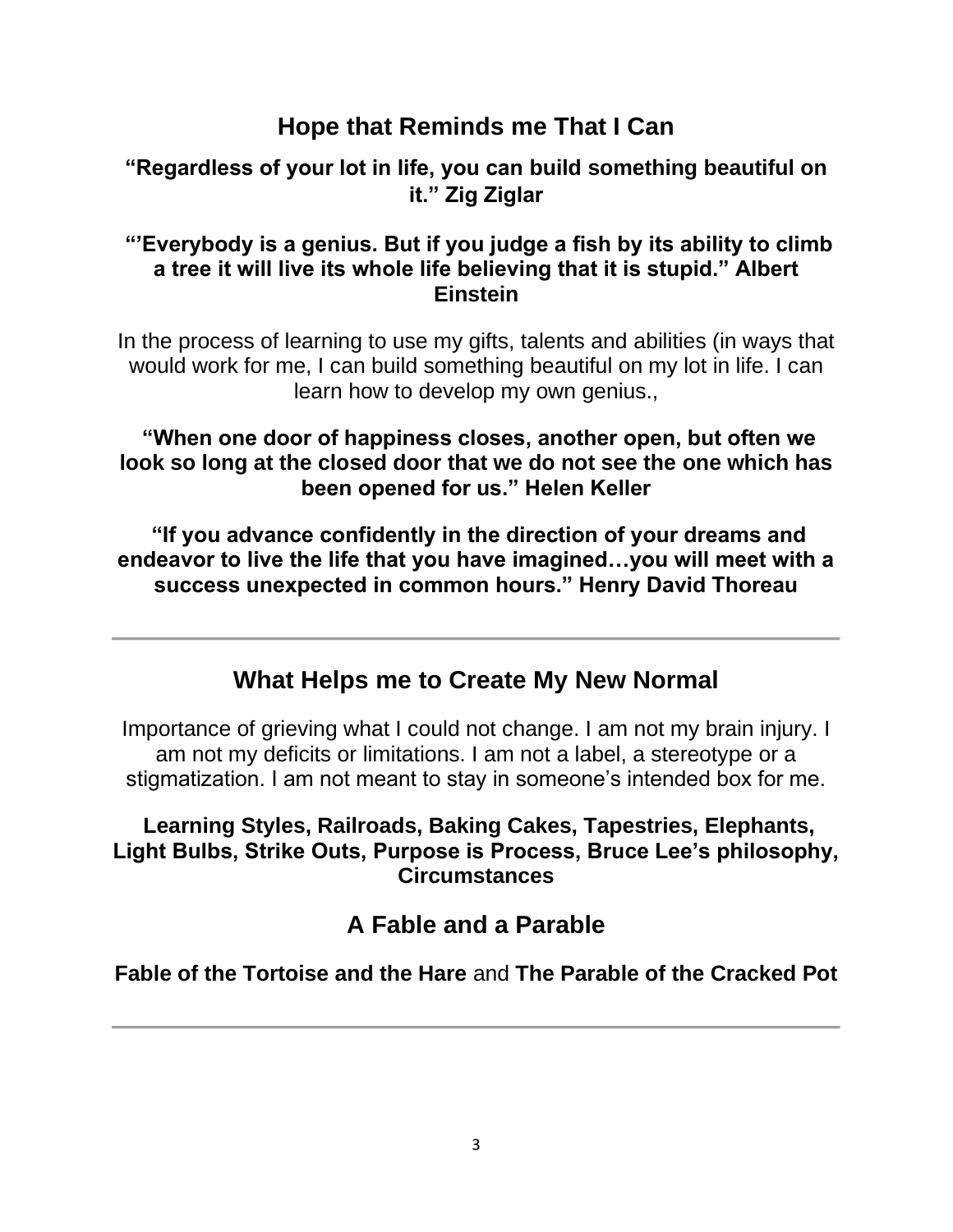## **Embracing my Power**

The above realizations help me to embrace my power as an individual living with a brain injury and an invisible disability. The above realizations help me to create my new normal beyond a diagnosis or a prognosis.

**Not a Diagnosis or a Prognosis** – What other people want or need me to believe that I can and cannot accomplish with my life.

 **Not a Label, a Stereotype or a Societal Stigmatization** — what other people want me to believe about myself because of my brain injury.

## **To Be Able to Create my New Normal**

Importance of looking at my reality through the eyes of **"Why not me?"** instead of **"Why Me?"** The importance of focusing on **"What Is?"** instead of **"What isn't?"**.

**By looking at my reality though the "eyes" of "Why not me?" I have been able to own my power. Own the power in my mind, body, spirit, soul and emotions through my ongoing brain injury recovery.**

Brain Injury Recovery can be likened to running a marathon, not a sprint.

# **To Achieve Create my New Normal**

I needed to include every part of what makes me, me. My mind, body, soul, spirit and emotions in my ongoing brain injury recovery process.

I needed to examine how my mind, body, spirit, soul and emotions were are impacted by the injury to my brain and my invisible disability.

In the process, I have sought to understand and develop my mind, body, spirit, soul and emotions to improve my well-being and quality of living.

## **As an individual living with the impact of a brain injury.**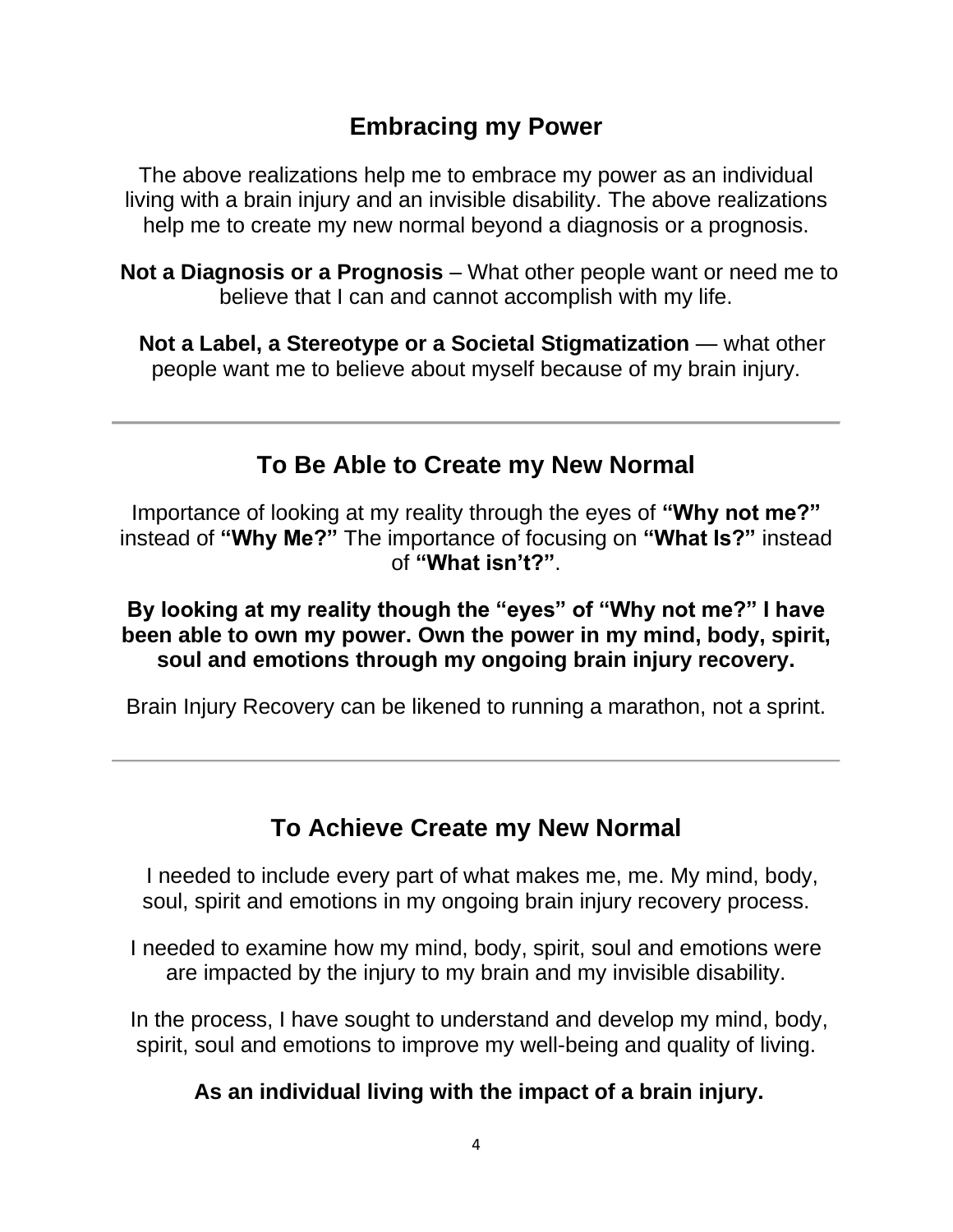### **How I Understand my Mind, Body, Spirit, Soul and Emotions**

**Mind** – Growing in wisdom and understanding of how to relate to ourselves, other people and the world around us.

**Body** – Using the principles of neuroplasticity to improve my hand-eye coordination, balance, body awareness, coordination, focus, and agility. Create new neural pathways and brain reorganization through repetitive mirrored movements using both the dominant and non-dominant sides of my body. Through engaging both sides of my body, I engage both the right my right and left side of my brain (right and left hemispheres).

**Spirit** – My connection to God. My connection to myself. Making peace with God so that I can learn to trust Him and His guidance. Making peace with my past is so that my past does not spoil my present.

**Soul** – Growing in knowledge and wisdom of how to accomplish what I discovered through my process of acceptance. Learning to use my gifts and talents, as I tap into my ability to live my purpose through my being.

**Emotions** – Learning how to talk, trust and feel with safe people. The power of identification. Coming out of the shadows of isolation and breaking free from feelings of alienation.

Over time and through staying committed to the process I have been able to build on my lot in life. I have been able to paint on the canvas of my life.

### **Build on my lot and paint on my canvas in ways that work for me.**

Still had a desire to find a way to use my gifts, talents and abilities in ways that would work for me. I wrote poems, an autobiography and a book (not published) before a friend encouraged me to start a blog. On February 6, 2007 I created Second Chance to Live.

Since that time, I have written 1968 articles and 12 eBooks. I have created 436 video presentations and 37 Posters to share what has helped me to create my new normal. In addition, I have created 6 power point presentations to share what I has helped me throughout the United States.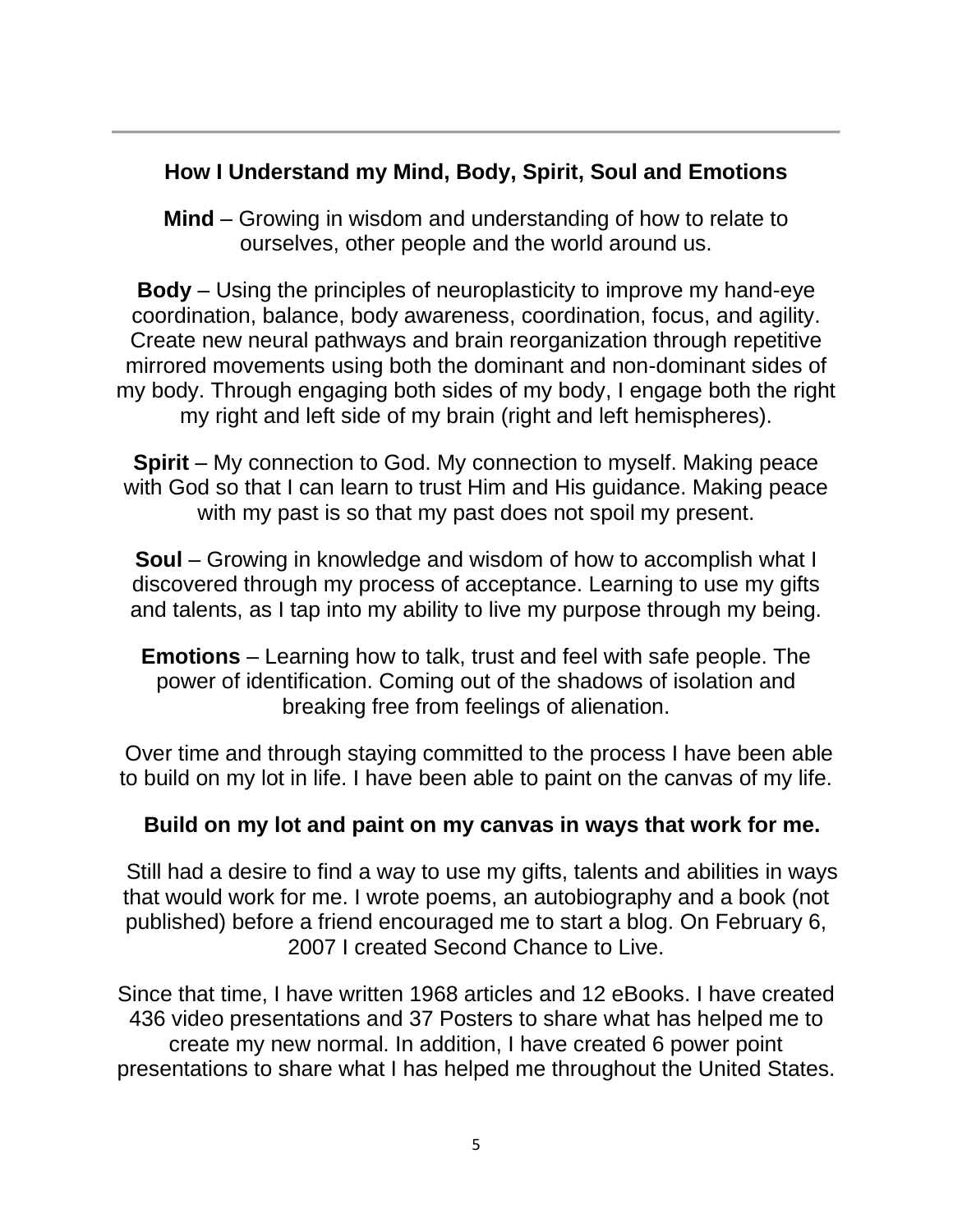Over the past 22 months I have had the opportunity to share these power point presentations with staff and members of organizations, associations, rehabilitation hospitals, clubhouses and groups throughout the United States a total of **65 [times](https://secondchancetolive.org/brain-injury-support-keynote-presentations-through-zoom/)** with 5 more scheduled.

### **My Encouragement to You**

Give yourself permission to look at your life in a different way as an individual living with a brain injury and an invisible disability.

In a way that is separate from a diagnosis, a prognosis, a label, stereotype or stigmatization. In a way that will empower your process and journey.

With your mind, body, spirit, soul and emotions begin to paint on the canvas of your life in a way that will work for you. With your mind, body, spirit, soul and emotions begin to build on your lot in life in a way that will work for you.

And don't compare your lot or what you are building on your lot with anyone else. Develop your genius and Run your Own Race. Stay in your Lane.

### **To Make Changes**

Through my grieving process, I discovered that I needed and had to feel feelings and make changes. Feelings that were uncomfortable and changes that were hard to make. But I had no choice. To not feel these feelings and make these changes meant that I would remain in denial. And staying in denial never worked for me. I needed to grow in awareness and acceptance to be able to get into action to create hope in my life.

### **My Awareness Helped me to Understand**